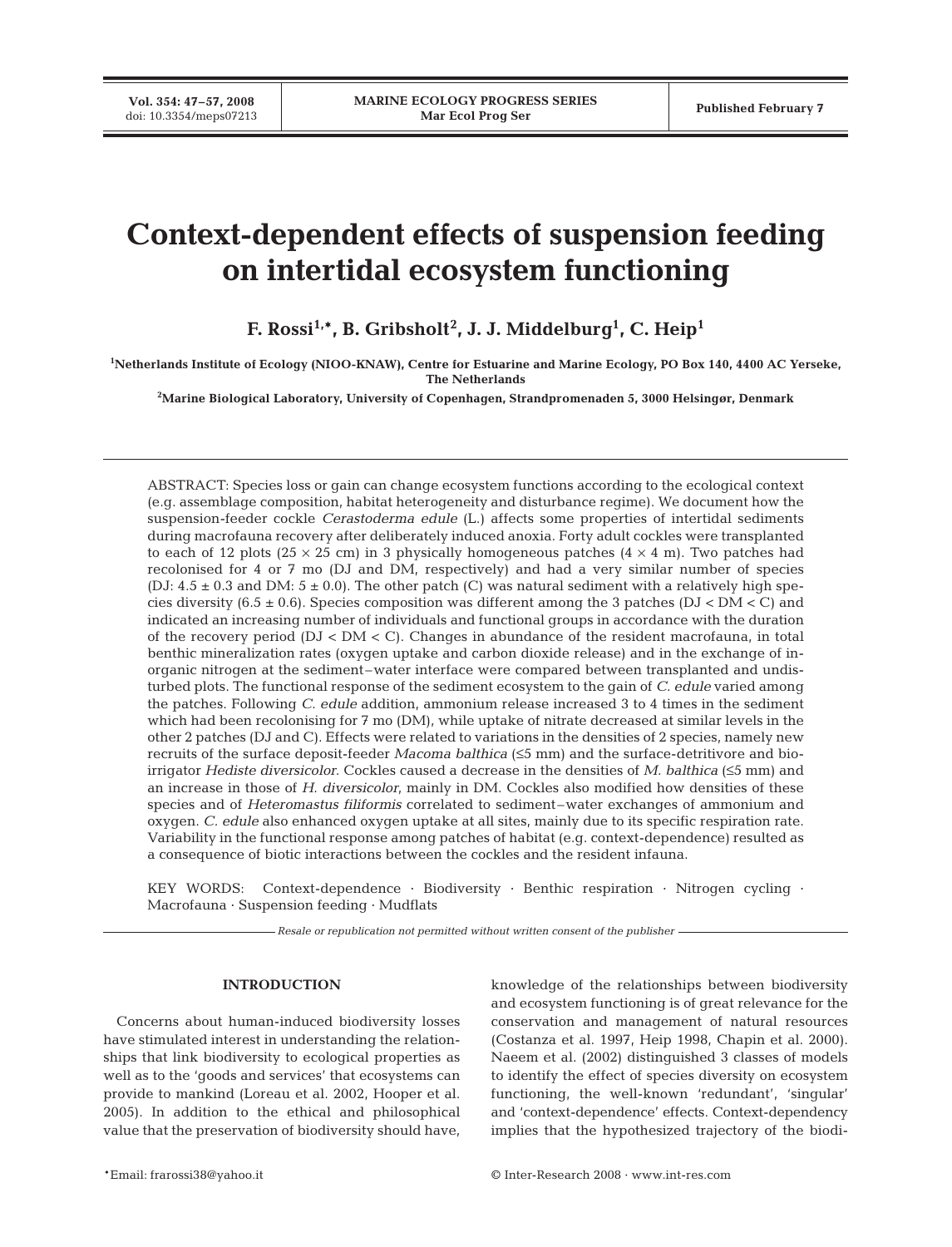versity–ecosystem functioning relationship is complex and non-monotonic. This does not mean that the response of an ecosystem to changes in biodiversity cannot be predicted. Rather, it suggests that species diversity can govern ecosystem functions, but the magnitude and the direction of these effects depend on the conditions (e.g. species composition, habitat characteristics and disturbance regime) under which the local extinction or addition occurs (Cardinale et al. 2000, Cardinale & Palmer 2002, Naeem et al. 2002). Researchers have often explained inconsistent patterns as being related to context-dependency. Until now, however, there has been little effort to determine whether inconsistent patterns can, instead, be predicted from increasing information on the range of conditions under which the relationship is positive and monotonic (Cardinale et al. 2000, Wardle & Zackrisson 2005).

Spatial and temporal heterogeneity and the dimensions of the habitat as well as the disturbance regime can modify the link between species diversity and biogeochemical properties in streams, marine sediments and soils because they change the behavior and relative dominance of the species in the assemblages (Cardinale et al. 2000, Cardinale & Palmer 2002, Biles et al. 2003, Wardle & Zackrisson 2005). In streams and marine sediments, for example, infauna changes due to disturbance increase nutrient cycling directly when these changes increase the complementarity properties of the infauna (e.g. facilitation or resource partition), or indirectly, when they modify interaction strength between infauna and other functionally relevant taxa in the community (Cardinale & Palmer 2002, Biles et al. 2003). Furthermore, even under homogeneous conditions of physical disturbance, the composition of assemblages changes the effects of functionally relevant taxa on ecosystem properties. This is the case, for example, for zooplanktivorous and benthic fish, whose effects on food resources depend upon the presence of other trophically similar species (Nowlin & Drenner 2000, Bruno & O'Connor 2005).

Early biodiversity experiments have randomly assembled a very limited number of species for a relatively short time in mesocosms, deliberately limiting the complexity of indirect and direct interactions, while focusing on the effects of selected species alone and in artificial combinations (e.g. Naeem et al. 1994, Petchey 2003). These synthetic assemblage experiments have contributed significantly to the biodiversity-functioning theories, but they cannot explain how the context can modify the biodiversity-functioning link because species kept together artificially under laboratory conditions do not interact among each other and with the environment as if they coexisted under natural conditions. More recently, researchers have

used a combination of experiments in the mesocosm and in the field with synthetic assemblages or with natural communities, from which a randon selection of species was removed (Tilman et al. 1997, Stachowicz et al. 1999, Emmerson et al. 2001, Diaz et al. 2003, Schmid & Hector 2004, Wardle & Zackrisson 2005). However, we have to consider that species loss and community shifts are not random processes, but rather that they reflect the sensitivity of species to disturbance and to the type of disturbance affecting the ecosystem (Solan et al. 2004). Research should thus evaluate simultaneously changes in diversity and functions under the most natural conditions possible in order to include effects caused by species interactions and environmental changes.

It is well known that marine sediments play a major role in coastal biogeochemical cycles and that infauna can alter the pathways and intensity of organic matter degradation and sediment–water exchanges of nutrients (Herman et al. 1999). Correlative studies and simplistic synthetic assemblage experiments have highlighted the potential for biodiversity-functional relationships between infaunal diversity and sediment biogeochemical processes (Naeem et al. 1994, Emmerson et al. 2001, Waldbusser & Marinelli 2006). Under natural conditions, however, the effects of species can be related to both species-functional traits and ecological interactions at the same time, especially for properties related to the biogeochemistry, where functional characteristics of individual animals, their relative abundances and behavior can interact at the community level (Waldbusser & Marinelli 2006). The work done in the field has documented not only the importance of idiosyncratic effects related to the functional traits of particular species (e.g. Emmerson et al. 2001, Thrush et al. 2006), but also the lack of diversityrelated change in some ecosystem processes (Bolam et al. 2002). Such complexity calls for information on the circumstances under which we can get a positive and consistent response of sediment biogeochemistry to changes in diversity and species identity.

Local loss or gain of suspension-feeders can have important consequences for ecosystem functions which can be difficult to predict using simplistic experiments because suspension-feeders can modify ecosystem functions either directly or through their effects on other species' density and behavior. Suspensionfeeders accelerate biodeposition and the removal of organic carbon from the water column, thereby altering directly the exchange of carbon and nutrients at the sediment–water interface. They are also habitat modifiers, with a range of effects on the density and behavior of the surrounding macrofauna (Wilson 1990, Alpine & Cloern 1992, Kamermans 1994, Herman et al. 1999, Thrush et al. 2006).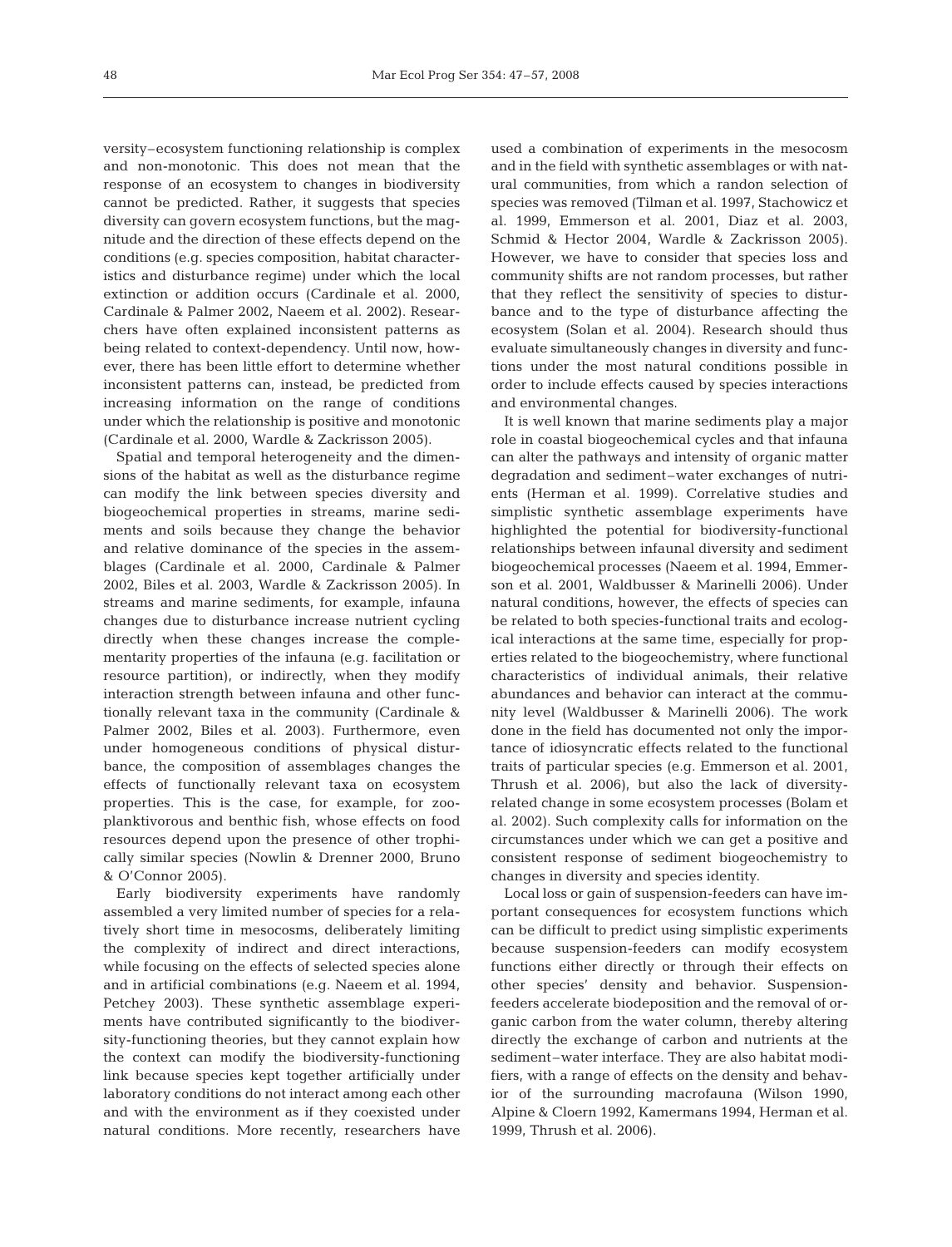In the present study, we show how the gain of the suspension-feeder cockle *Cerastoderma edule* (L.) modifies the biogeochemistry of physically homogeneous patches of intertidal sediments where macrofauna was at different stages of recovery from severe anoxia or had been left undisturbed. We predict that the deliberate addition of suspension-feeders will change the sediment biogeochemistry and that the direction of effects will be consistent for recovering and undisturbed sediments. Furthermore, when indirect effects of cockles on other species densities are prevalent, the deliberate addition of cockles will modify not only species composition and abundance but also the relationships between the biogeochemistry and densities of resident species.

## **MATERIALS AND METHODS**

**Experimental setup.** The experiment was done in an intertidal mudflat of the Westerschelde estuary (Paulina Polder, The Netherlands) at a  $50 \times 50$  m location (51° 21' 23'' N, 3° 42' 49'' E). The Paulina Polder mudflat covers an area of approximately  $1.0 \text{ km}^2$  and has a mean tidal range of 3.9 m with a semidiurnal regime. The sediment is in general very muddy with an average fine content (defined as  $% < 63 \mu m$ ) of  $50\%$ .

Two relatively large patches  $(4 \times 4 \text{ m})$ , 10 m apart were covered with black plastic sheets and left to defaunate for 2 mo in January and May 2005. Then, on 29 March and 6 July, the plastic sheets were removed and the sediment was recolonised by surrounding taxa. These created patches at 2 different stages of recovery, with differential species composition (e.g. number of species, species identity and density). The patches will be referred to as DJ (defaunated until 6 July) and DM (defaunated until 29 March). A third patch was designated at the beginning of the defaunation as unmanipulated sediment (referred to hereafter as C).

In the same area, other similar patches were defaunated in order to study recolonisation patterns of microbes and macrofauna, sediment characteristics and carbon cycling during recolonisation. Two mo after the end of defaunation, the microbial community had fully recolonised and other environmental variables such as grain size or total organic matter did not show any significant differences between the defaunated and the control patches (C. van Coelen & F. Montserrat unpubl. data). In September, average biomass of heterotrophic bacteria (ng  $g^{-1}$  C; mean  $\pm$  SE, n = 12) was 190.6  $\pm$  3.4,  $200.5 \pm 3.7$  and  $198.6 \pm 27.7$  in DJ, DM and C, respectively. Microalgal biomasses (ng  $g^{-1}$  C; mean  $\pm$  SE, n = 12) were 403.1 ± 35.3, 453.1 ± 63.0 and 369.4 ± 13.1 in DJ, DM and C, respectively (F. Rossi unpubl. data). Microbial biomass was quantified from phosphor-lipid derived fatty acids (Boschker & Middelburg 2002). Mud content (defined as  $\%$  <63 µm) ranged between  $36 \pm 1$  and  $47 \pm 4$  (mean  $\pm$  SE, n = 5) in 3 additional patches of natural sediment (C) and between  $43 \pm 3$ and  $50 \pm 3$  in the DM sediment.

The macrofauna showed differences and there were still no adult suspension-feeders in the recovering patches (F. Rossi unpubl. data, present study). Suspension-feeders, including the cockle *Cerastoderma edule*, were common in the natural sediment. Their distribution was patchy over small scales. In November, density of adult cockle  $(>13$  mm; mean  $\pm$  SE, n = 3) ranged between  $0 \pm 0$  and  $5 \pm 1$  ind. per 78 cm<sup>2</sup> when cores were collected randomly at a scale of <4 m (Rossi et al. 2007).

On 7 November 2005 adult cockles *Cerastoderma edule* (mean shell length: 20 mm; biomass of 0.9 mg dry weight  $[DW]$  ind.<sup>-1</sup>) were transplanted within the 3 patches. Within each patch, eight  $25 \times 25$  cm plots were randomly selected and 40 cockles (this number of individuals correspond to a density of 640 ind.  $m^{-2}$ , which is the highest density measured in the study area) were transplanted in 4 of them (treatment '+'). The other 4 plots were left undisturbed (treatment '–'). In this study, resident cockles were  $3 \pm 1$  ind. core<sup>-1</sup> (mean  $\pm$  SE, n = 4), with a biomass of 0.1  $\pm$  0.1 mg core–1. Only 1 of the 4 plots without added cockles had an abundance (6 ind.) and biomass (0.38 mg) comparable to the number of cockles transplanted (see also Fig. 2b). Statistical analyses were done including and excluding this plot. Results are reported when differences were found (see 'Results' section).

The cockles were randomly collected from the surroundings during low tide, measured, labelled with nail polish and transplanted the same day. The cockles were homogeneously distributed on the sediment surface of each plot using a grid, taking care not to disrupt the sediment surface while handling the animals. The cockles rapidly buried themselves with the incoming tide. No artefact control was done to measure whether the handling of cockles would have affected the results because there was no visual disturbance of the sediment surface during the transplanting.

Sampling was done 2 wk after transplantation (21 November 2005) and no dead labelled cockles were collected. The transplanted cockles were recovered at similar densities (1-way analyses of variance [ANOVA]:  $F_{2,9} = 1.21$ ,  $p = 0.34$ ; with  $6.0 \pm 0.7$ ;  $6.7 \pm 0.3$ ;  $5.5 \pm 0.6$  ind. core<sup>-1</sup>, in C+, DM+ and DJ+, respectively).

**Field sampling and analyses.** For flux incubations, and subsequent macrofauna determination, one large Plexiglas core (11 cm internal diameter, i.d.) was collected to a depth of 30 cm at each of the 8 plots in each patch. Two other cores (5 cm i.d.) were taken to a depth of 10 cm for porewater extraction. Cores were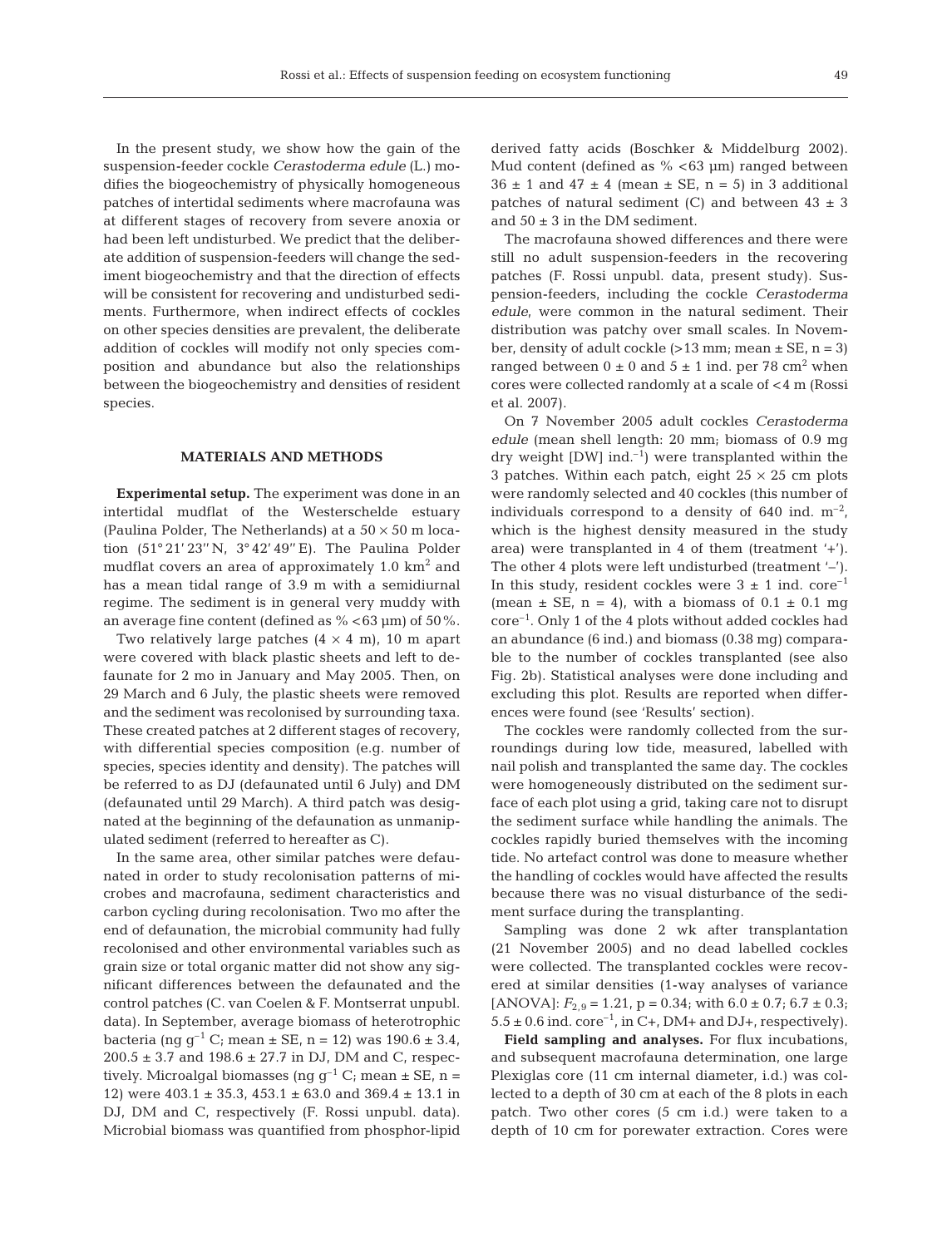immediately sealed with rubber stoppers, brought to a climate-controlled room within 2 h, and kept in the dark at *in situ* temperature (10°C) before further handling.

Flux incubation was for 12 h in the dark at *in situ* temperature. Prior to incubations, cores were inundated with well-oxygenated Westerschelde water collected the same day ( $[NH_4^+] = 20 \text{ } \mu \text{mol } l^{-1}$ ,  $[NO_3^-] =$ 110 µmol  $l^{-1}$ , salinity = 22) and left to acclimatise in the dark for 6 to 8 h. The overlying water column (25 to 30 cm) was continuously stirred with a magnetic stirrer, maintaining a continuous water circulation at a rate well below the resuspension limit, and dissolved  $O_2$  never decreased below 65% air-saturation.

Exchange rates of  $O_2$ , total  $CO_2$  (TCO<sub>2</sub> = H<sub>2</sub>CO<sub>3</sub> +  $HCO_3^- + CO_3^2$  and DIN (dissolved inorganic nitrogen;  $NO_2^-$  +  $NO_3^-$  and  $NH_4^+$ ) across the sedimentwater interface were determined from the concentration difference between initial and final samples, assuming constant solute exchange with time.  $O_2$  was analyzed by the standard Winkler technique and  $TCO<sub>2</sub>$ was determined by the flow injection/diffusion cell technique of Hall & Aller (1992). Samples for DIN determinations were immediately filtered (Millipore 45 µm) and stored frozen for later analysis using automated colorimetric techniques.

At the end of the incubation, the sediment in each core was sieved (0.5 mm mesh) for macrofauna analyses. Samples were sorted under a dissecting microscope, and species identified, counted and dried at 60°C for 48 h to determine biomass. We did not observe any loss of macrofauna related to the biogeochemical procedure, except *Hydrobia ulvae* that crawled on the walls of the cores. This effect was, however, homogeneous over all cores. Introduced (marked) cockles were measured separately. The shell length of the bivalves was measured to distinguish between adult and juvenile individuals, and specimens of the clam *Macoma balthica* and the cockle *Cerastoderma edule* were subdivided into size-classes. The cockles were separated into 2 size-classes (Class I: ≤13 mm; and Class II: >13 mm) based on the bi-modal size-class distribution in the area (F. Rossi unpubl. data). Initially, *M. balthica* was separated into 3 size-classes (Rossi et al. 2004): Class I: ≤5 mm (new recruits); Class II: between 5 and 10 mm (juveniles); and Class III: >10 mm (adults). However, juveniles and adults (>5 mm) occurred in the undisturbed patch only and their abundance is considered together.

The cores for porewater extraction (5 cm i.d.) were sectioned into  $0-1$ ,  $1-2$ ,  $2-4$  and  $4-6$  cm depth intervals, and the 2 cores from each plot were pooled to reach the amount of water needed for the analyses. Pore water was extracted by centrifugation (1344  $\times$  *g*, 15 min) and the supernatant filtered (Millipore 45 µm). Samples for  $TCO<sub>2</sub>$  were fixed with  $HgCl<sub>2</sub>$  (saturated solution) and analyzed within 3 d as described above. Samples for DIN analysis were stored at 4°C and analyzed as described above within 24 h.

**Statistical analyses.** A 2-way ANOVA was used for detecting changes in resident macrofauna and biogeochemistry due to the addition of the cockles. Specifically, we tested for differences in the total density, number of species (diversity), biomass, and in the abundance of the dominant species as identified using the INDVAL program (Dufrene & Legendre 1997). Bivalves were analyzed separately for each size-class. The biomass of the worm *Hediste diversicolor* was analyzed because the species showed a large range of body size  $(0.001 \text{ to } 0.04 \text{ mg ind.}^{-1})$ . We also tested for differences in the exchange of  $O_2$ ,  $CO_2$  and DIN between the sediment and the overlying water, and in the  $NH_4^+$ ,  $NO_3^$ and  $CO<sub>2</sub>$  concentrations in the pore water.

Cockle addition (2 levels: '+' and '–') was treated as a fixed factor and Patch (3 levels: DJ, DM and C) as random and crossed to cockle addition. Patches at the same recolonisation stage were not replicated because of field constraints. Plots were interspersed within patches. This lack of replication biases estimates of the error term (Hurlbert 1984). In September, 4 replicate cores of sediment for macrofauna assemblages were sampled in 2 replicate patches of each recovery stage (DJ, DM and C) 3 times a week. At each time, analyses showed more variability among replicate cores than patches. In other words, the test for differences among patches over residual variability was never significant (PERMANOVA at time 3: pseudo- $F_{3,18} = 0.8$ , p = 0.6) (F. Rossi unpubl. data). We, therefore, used inferential statistics but we recognize that conclusions should be limited to these patches.

Permutational multivariate analyses of variance (PERMANOVA, Anderson 2001) based on Bray-Curtis dissimilarities on square-root transformed data were used to estimate variation in the multivariate assemblages. The analyses tested the same hypotheses described for univariate ANOVA but in a multivariate context. Each term in the analyses was tested using 4999 random permutations of the appropriate units. The analyses were done using the computer programs DISTLM.exe and PERMANOVA.exe (Anderson 2001).

Multivariate patterns were visualised by non-metric multi-dimensional scaling (nMDS) ordinations of each plot on the basis of a Bray-Curtis dissimilarity matrix on square-root transformed data using PRIMER 6 software (Clarke & Gorley 2001). Species responsible for the multivariate patterns were identified with INDVAL routine (Dufrene & Legendre 1997).

The product-moment correlation coefficient r (estimate of the parameter  $ρ$ ) was used to find correlative patterns of density or biomass of the resident taxa with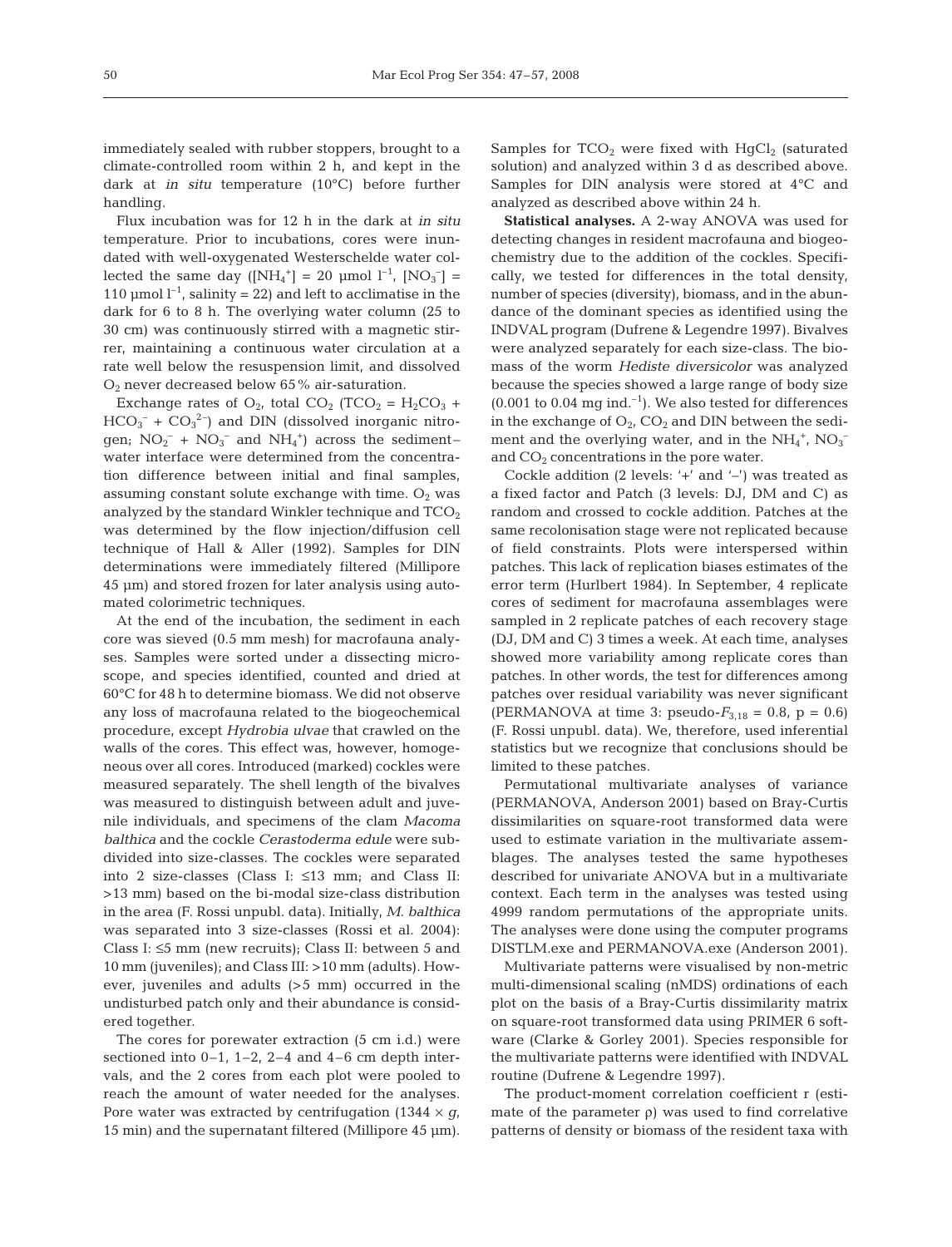the biogeochemistry. For all the variables the r values were calculated separately for the plots amended with cockles ('+' treatment) and those left undisturbed ('–' treatment). The correlations were evaluated only when the species were present in a significant proportion of the plots (75%).

Eventually, when there were significant differences in the fluxes due to the addition of cockles, we quantified the specific effect  $(E)$  of a cockle at each patch,  $E(P)$ , using:

$$
E(P) = \{ [E(P_t)] - [E(P_u)] \}/(a) \tag{1}
$$

where  $[E(P_t)]$  is the mean  $(n = 4)$  flux in the transplanted plots and  $[E(P_u)]$  is the mean (n = 4) flux in the undisturbed plots. The differences are, then, divided by the average abundance of the cockles in the transplanted plots (*a*). We used abundance rather than biomass because cockles added had the same shell length and there were no differences in biomass. Furthermore, Waldbusser et al. (2004) considered abundance to have greater effects on sediment biogeochemistry. These estimates are intended to include both cockle direct effects (e.g. respiration) and stimulation of microbial processes in the sediment.



## **RESULTS**

## **Macrofauna species composition**

The 3 patches differed significantly in species composition (PERMANOVA, pseudo- $F_{2,18}$  = 13.52, p < 0.001 and 9.50,  $p < 0.001$  for abundance and biomass data, respectively), and the ordination plots clearly illustrated these differences (Fig. 1a, shown for abundance only). There were more species with large biomasses in natural than recolonising sediment  $(F_{2,18} =$ 17.2,  $p < 0.001$  and  $F_{2,18} = 8.4$ ,  $p < 0.001$ , respectively) and the lowest abundance was in DJ ( $F_{2,18} = 55.0$ , p < 0.001; Fig. 1b). The addition of cockles did not significantly change biomass, number of species (diversity) and density (Fig. 1b).

We found a total of 12 species in our cores, including the unmarked cockle *Cerastoderma edule*. Six species dominated the assemblages and differentiated among patches (INDVAL test at  $p = 0.05$ ; Fig. 2). Following cockle addition, newly recruited *Macoma balthica* decreased in DM, where they were initially the most abundant  $(F_{2,18} = 6.5, p = 0.01, Fig. 2a)$  and abundance of *Hediste diversicolor* increased in all patches, mainly in DM+ (*F*1,18 = 5.3, p = 0.03, Fig. 2b). *H. diversicolor* abundance was highest in the patch DJ, independent of the addition of the cockles  $(F_{2,18} = 6.2, p = 0.01;$ Fig. 2b). Its biomass did not differ significantly among patches, although it was larger in DM+ (Fig. 2c). The other species did not vary because of the cockle addition, but the density of *Hydrobia ulvae* was the lowest in DM (Fig. 2d). *Heteromastus filiformis* was more abundant in C than in DM, and absent in DJ  $(F_{2,18} =$ 68.3, p < 0.001; Fig. 2e). The large bivalves *Scrobicularia plana* (>20 mm), *C. edule* (>13 mm) and *M. balth-*

Fig. 1. (a) Non-metric multi-dimensional scaling ordination (nMDS) based on the Bray-Curtis dissimilarity. Distance between points is proportional to differences in macrofauna assemblages among replicate plots. (b) Mean (+SE) total number of individuals, biomass and number of species (diversity) for each assemblage without (*–*) and with (+) the transplanted cockles *Cerastoderma edule* in natural sediment (C), sediment which had recolonised for 7 mo (DM) and sediment which had recolonised for 4 mo (DJ)

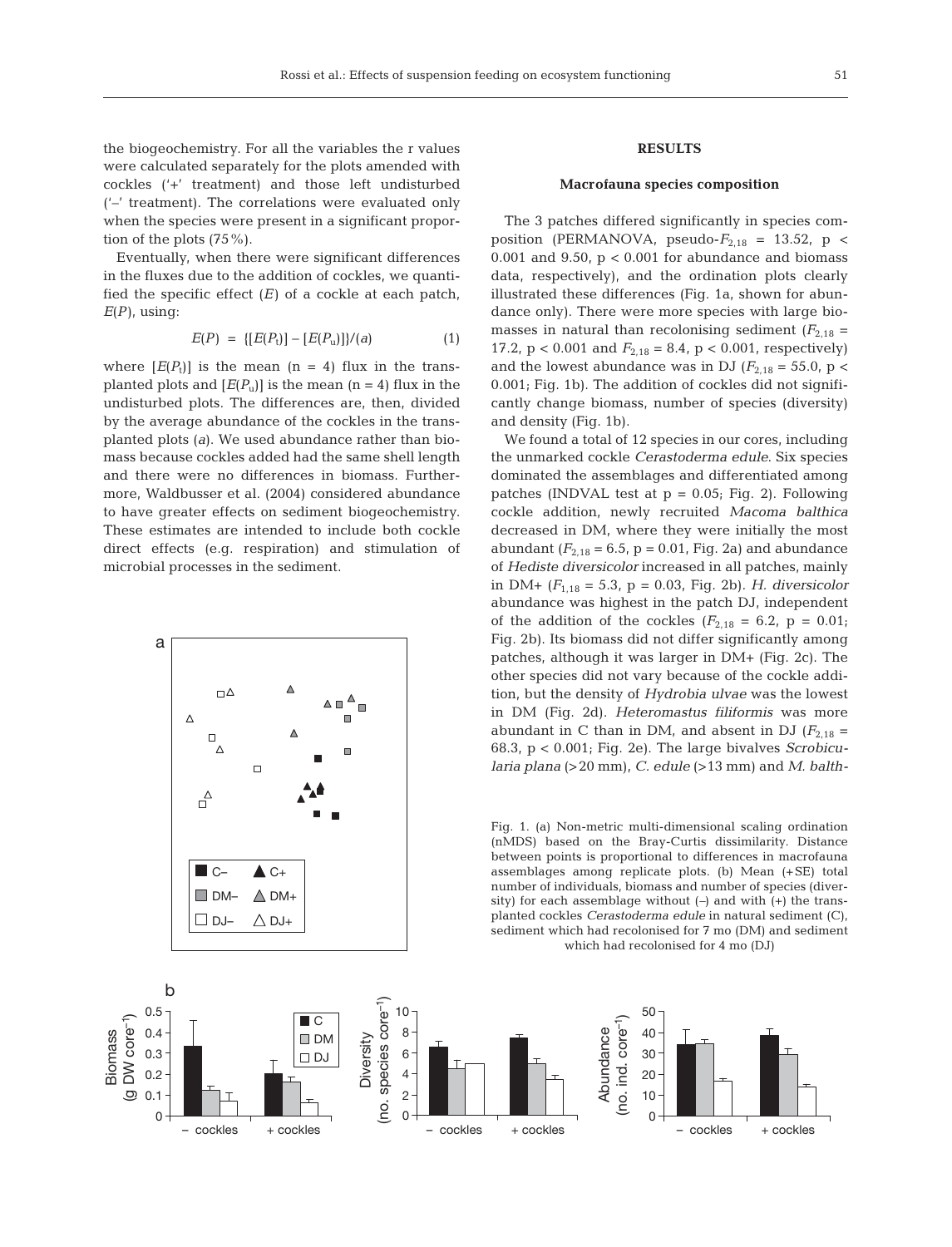

Fig. 2. (a,b,d–i) Mean abundance and (c) biomass (+SE) (n = 4 plots) of the 6 species dominating the assemblages without (*–*) and with (+) the transplanted cockles *Cerastoderma edule* in natural sediment (C), sediment which had recolonised for 7 mo (DM) and sediment which had recolonised for 4 mo (DJ)

*ica* (>5 mm) were only found in C (Fig. 2e–h). Juveniles of *C. edule* (≤13 mm) were also observed in DM and DJ, but in low numbers (Fig. 2i).

# $NH_4$ <sup>+</sup> and  $NO_3$ <sup>–</sup> flux

Ammonium  $(NH_4^+)$  was always released from the sediment to the water column, while nitrate  $(\text{NO}_3^-)$  was taken up from the overlying water. Following cockle addition, release of NH<sub>4</sub><sup>+</sup> was enhanced 3 to 4 times from the sediment of DM ( $F_{2,18} = 5.9$ , p = 0.01; DM–  $<$  DM+). Uptake of NO<sub>3</sub><sup>-</sup>, instead, decreased in the other 2 patches  $(F_{2,18} = 4.1, p = 0.03; DJ->DJ+$  and C-> C+), but not in DM– (Fig. 3). Fluxes of  $NH_4^+$  and  $NO_3^$ were not related to the biomass of the assemblage, but they co-varied with the abundances of *Hediste diversicolor* and *Macoma balthica* (≤5 mm). Only in the treatment without cockles (–), were correlation coefficients between nutrient flux and the abundance of *H. diversicolor* statistically significant ( $r = 0.64$ ,  $p = 0.01$  and  $r =$  0.82,  $p < 0.001$ , for  $NH_4^+$  and  $NO_3^-$ , respectively,  $n = 12$ ). The correlations between the fluxes and the density of *M. balthica* (≤5 mm) was, instead, significant only in the plots with cockles added ( $r = -0.74$ ,  $p = 0.003$  and  $r =$ 0.52,  $p = 0.04$ ,  $n = 12$  for  $NH_4^+$  and  $NO_3^-$ , respectively). Changes in  $NO<sub>3</sub><sup>-</sup>$  uptake due to cockles were high in DJ and C (7 and 6 µmol  $d^{-1}$  ind.<sup>-1</sup>, respectively), but the effect was limited in DM  $(2 \mu \text{mol d}^{-1} \text{ind.}^{-1}).$ 

## Oxygen and CO<sub>2</sub> flux

O2 uptake increased significantly in all assemblages when cockles were added  $(F_{1,18} = 21.9, p < 0.001)$ . The release of  $CO<sub>2</sub>$  to the water column was generally higher in the plots with added cockles than in those without. There was, however, a lot of variation among replicates (SE = 9.4) and no significant differences ( $F_{1,2}$  = 6.2, p = 0.10; Fig. 4). There were also no significant differences in the respiration quotient ( $RQ = CO_2/O_2$  flux), with values of  $1.5 \pm 0.1$  (mean  $\pm$  SE, n = 24).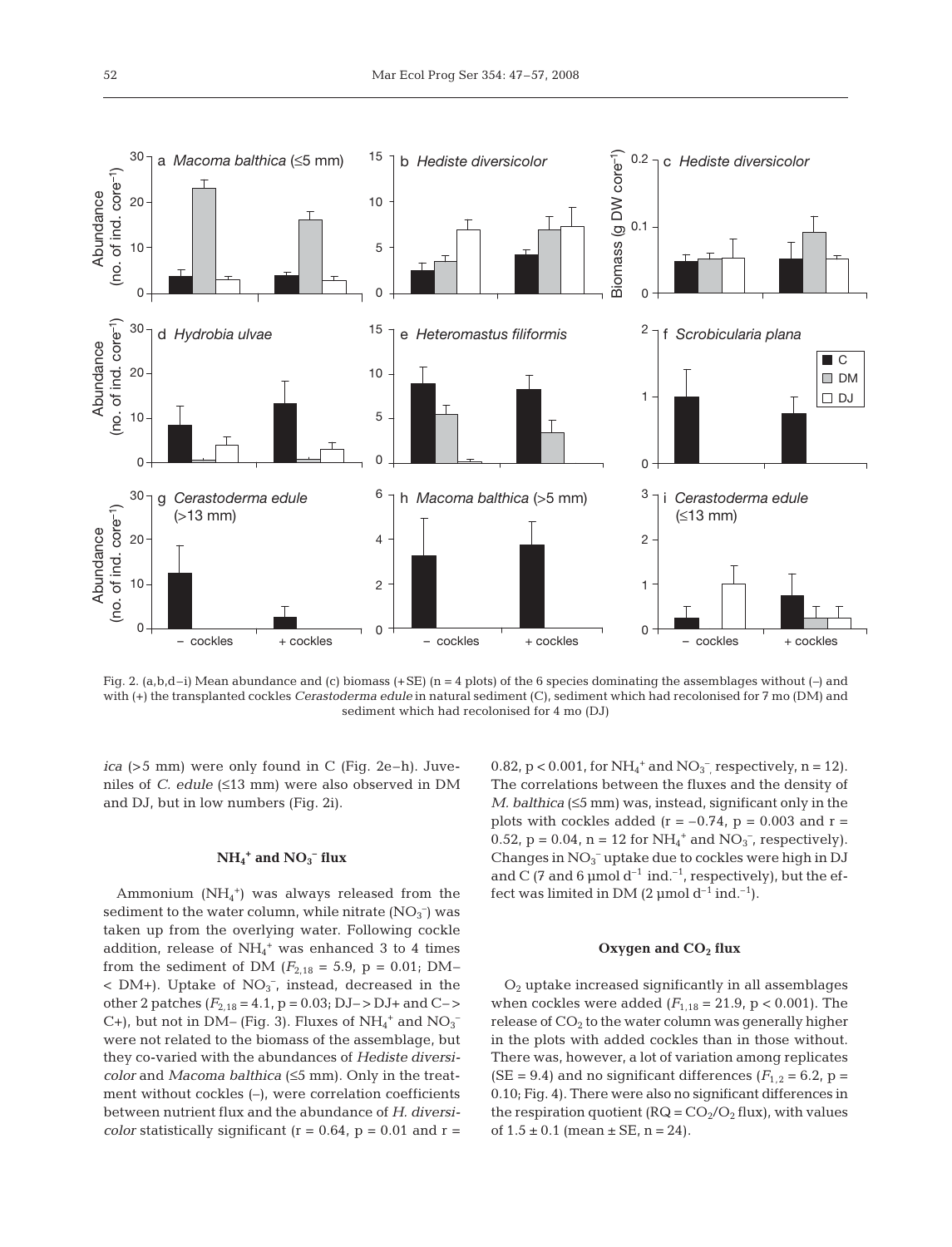

Fig. 3. Mean (+SE) (n = 4 plots) (a)  $NH_4^+$  release and (b)  $NO_3^-$  uptake without (–) and with (+) the transplanted cockles *Cerastoderma edule* in natural sediment (C), sediment which had recolonised for 7 mo (DM) and sediment which had recolonised for 4 mo (DJ)



Fig. 4. Mean (+SE) (n = 4 plots) (a)  $CO_2$  release and (b)  $O_2$  uptake, without (-) and with (+) the transplanted cockles *Cerastoderma edule* in natural sediment (C), sediment which had recolonised for 7 mo (DM) and sediment which had recolonised for 4 mo (DJ)

Uptake of  $O_2$  increased with increasing biomass ( $r =$ 0.59,  $p = 0.02$ ,  $n = 12$ ) in the undisturbed sediment (-). The significant value was due to 2 C*–* replicates, one characterized by the largest biomass and abundance of cockles (0.37  $\sigma$  DW core<sup>-1</sup> and 6 ind.), the other by the largest biomass of bivalves (*Cerastoderma edule*, *Scrobicularia plana* and adult *Macoma balthica*; 0.17, 0.1 and 0.1 g DW core<sup>-1</sup>, respectively). Both replicates had an oxygen uptake similar to those measured in C+ (52.2 and 41.6 mmol  $d^{-1}$  m<sup>-2</sup>). When these 2 cores were removed from the analyses, values dropped considerably  $(r = 0.33, p = 0.18, n = 10)$ .

Pearson correlation coefficients calculated for the dominant species in the assemblage showed that the flux of oxygen significantly varied with the abundance of *Heteromastus filiformis* in the undisturbed (*–*) treatments ( $r = 0.55$ ,  $p = 0.05$ ,  $n = 8$ ). When cockles were added, however, r-values dropped considerably and they were not significant ( $r = -0.29$ ,  $p = 0.24$ ,  $n = 8$ ). *Macoma balthica* showed an opposite trend, with significant values following the addition of the cockles. Values of r were  $-0.20$  (p = 0.27) and 0.85 (p < 0.001) in the undisturbed and transplanted plots, respectively.

The estimates for the respiration rate due to the addition of cockles, calculated using Eq. (1), showed that the uptake of  $O_2$  was only slightly higher in DM compared to C and DJ (16, 20 and 28 µmol  $d^{-1}$  ind.<sup>-1</sup> in DJ, C and DM, respectively).

#### **Sediment porewater concentrations**

The variability of porewater  $CO<sub>2</sub>$  concentrations was very low among assemblages, and the cockles only significantly decreased the concentration in the top cm  $(3.70 \pm 0.04$  and  $3.54 \pm 0.05$  µmol  $l^{-1}$  in  $-$  and  $+$  treatments, respectively;  $F_{1,18} = 4.95$ ,  $p = 0.04$ ). The concentrations of  $NH_4^+$  and  $NO_3^-$  were unaffected by the presence of cockles, but the  $NH<sub>4</sub>$  concentration differed among patches in the 2 to 4 and 4 to 6 depth horizons  $(F_{2,18} = 3.97, p = 0.05 \text{ and}; F_{2,18} = 11.13, p = 0.003,$ respectively). The lowest concentration of  $NH<sub>4</sub>$  was observed in DM at 2 to 4 cm depth (DM <  $C = DJ$ : 96.0  $\pm$  $9.2 < 128.4 \pm 10.4 = 133.9 \pm 13.5$  µmol  $l^{-1}$ ) while values were similar to C and lower than DJ in the 4 to 6 cm profile (Student-Newman-Keuls test, SNK: DM = C < DJ; 126.1 = 116.5  $\pm$  6.9 < 204.5  $\pm$  23.7 µmol l<sup>-1</sup>). The changes in these response variables were not correlated to any of the individual taxa or to the total biomass.

#### **DISCUSSION**

The functional response of ecosystems to species gain or loss is often variable according to the habitat characteristics, disturbance regime and community composition (Cardinale et al. 2000, Wardle & Zackris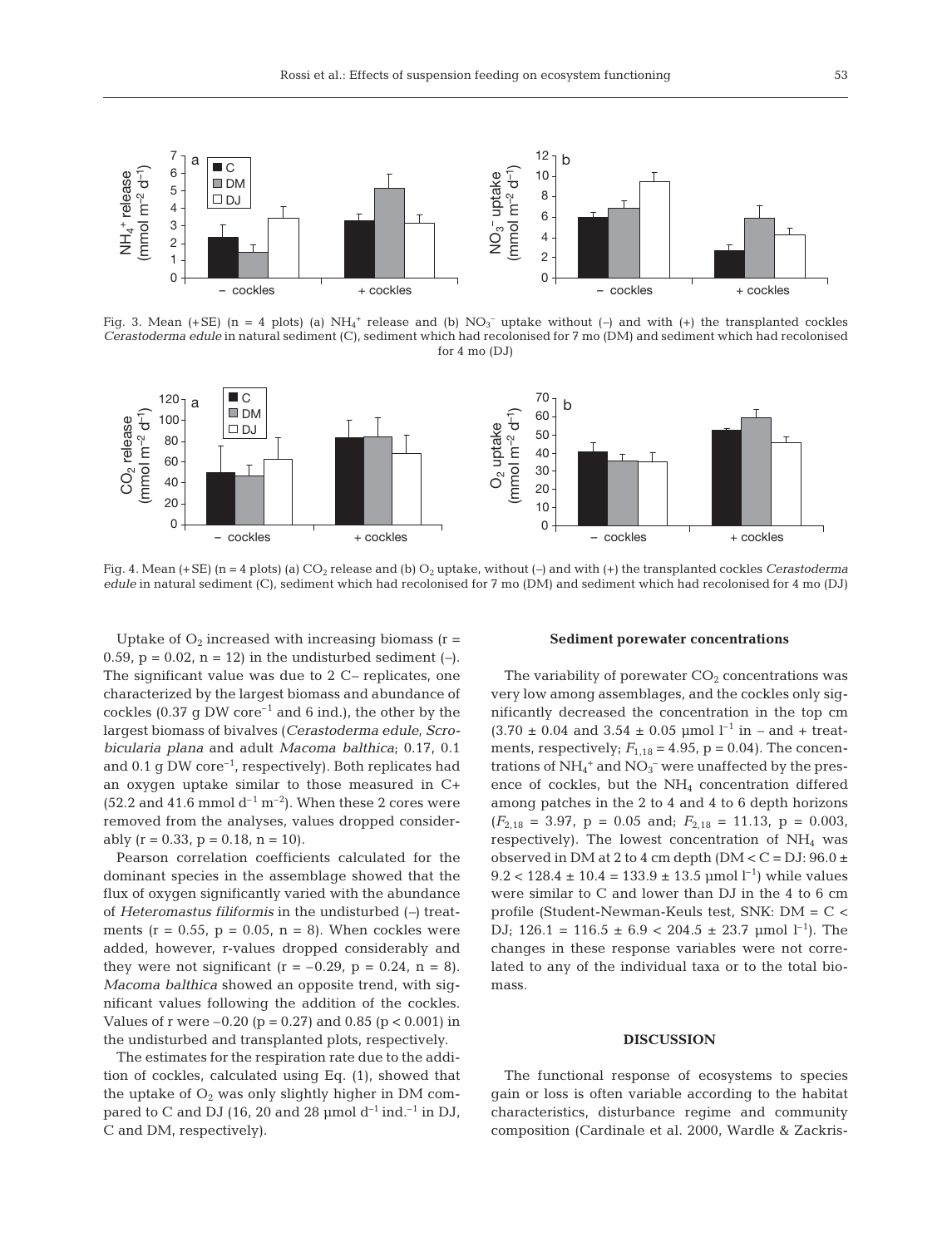son 2005). In the present study, changes in biogeochemistry due to the gain of the suspension-feeder *Cerastoderma edule* were evaluated in patches of sediment with distinct macrofauna composition due to partial recovery from severe anoxia. The exchange of inorganic nitrogen at the sediment–water interface, indeed, varied according to the characteristics of the patches. Only at the late stage of recovery (DM) did the cockles cause a considerable increase in the release of ammonium (on average 3 to 4 times), while nitrate uptake remained stable. The response to cockle addition was similar in the early recovery stages and in the undisturbed patches (DJ and C).

When disturbance and habitat heterogeneity alter behavior and relative dominance of some species, ecosystem functions change because these species are functionally relevant or because they modify the functional traits and population dynamics of other key taxa (Cardinale & Palmer 2002, Biles et al. 2003). Potentially, suspension-feeders are important for the biogeochemistry at the sediment–water interface because they modify water flow and nutrient mineralization. However, they can also alter the density and behavior of other macrofauna and microalgae which significantly contribute to carbon and nutrient recycling (Alpine & Cloern 1992, Herman et al. 1999, Norkko et al. 2006, Thrush et al. 2006). In artificial assemblages, cockles have been found responsible for small changes in the ammonium flux, and they seldom show complementarity (sensu Petchey 2003) or interfere with the function of other species, including bioirrigation by *Hediste diversicolor* (Pelegri & Blackburn 1995, Emmerson et al. 2001, Mermillod-Blondin et al. 2005, Ieno et al. 2006). Only when cockles are mixed with other suspension-feeders (e.g. *Mytilus edulis*) and the deposit-feeder *Corophium volutator* can there occasionally be complementary effects on ammonium flux (Emmerson et al. 2001).

Synthetic assemblage experiments evaluate the functional response of ecosystems to species composition over the short term and measure the complementarity (e.g. facilitation and niche-differentiation) of the different species in the assemblage, while reducing the effects of other ecological interactions considerably (Petchey 2003). Under natural conditions, the effects of macrofauna on biogeochemistry are not only directly linked to animal functional traits, but can also result from species interactions, habitat characteristics (Waldbusser & Marinelli 2006) and species density (Marinelli & Williams 2003). Functional response to the gain of a species can thus be more variable under natural than under laboratory conditions. In streams, for example, disturbance that maintains low dominance of suspension-feeders modifies benthic respiration and particulate organic matter recycling, because low

dominance facilitates uptake of food within the suspension-feeder assemblage (e.g. increases complementarity) and promotes primary producer activity (Cardinale & Palmer 2002). Removal of large filterfeeders from intertidal sediment, on the other hand, causes small decreases in the ammonium fluxes under dark conditions. However, it changes the direction of the nitrate flux (e.g. from release to uptake by the sediment) and enhances the densities of small suspensionfeeders and of the sediment dweller *Heteromastus filiformis* (Thrush et al. 2006). In our study, all 3 patches of sediment had relatively homogeneous microbial communities and sediment texture but differed in the number of functional groups of macrofauna, with functionality here defined primarily as feeding behavior and bioturbation activity (Pearson 2001). Cockles altered densities of some macrofauna species whose function could be important for ammonium fluxes.

Large suspension-feeders only occurred in natural sediments, and the head-down dweller *Heteromastus filiformis* appeared in DM and C. The species dominant in all the 3 patches were bioturbators, which feed on the sediment surface. In particular, newly recruited *Macoma balthica* (≤5 mm) feed primarily on microphytobenthos (Rossi et al. 2004) and *Hediste diversicolor* feed on detritus and occasionally on other small infauna. Following the addition of cockles, resident suspension-feeders were replaced, probably because of interference competition (Wilson 1990), and *H. diversicolor* reached the highest abundance in DM, comparable to DJ. In contrast, in DM newly recruited *M. balthica* were inhibited, probably by the feeding habit or micro-scale movements of cockles (Jensen & Jensen 1985, Andre & Rosenberg 1991, Flach 1996).

Sediment–water nutrient fluxes are governed by the balance of complex biogeochemical reactions and transport processes, which, in turn, are affected by animal excretion, microphytobenthos grazing, deposit feeding and bacterial stimulation by bioturbation and bioirrigation (Meysman et al. 2006). Although ammonium is also released by the animals themselves, this contribution is negligible compared to the microbial contributions; therefore, the measured fluxes represent effects of the fauna on sediment and microbes (Raffaelli et al. 2003). Furthermore, in the present study, fluxes were measured in the dark to exclude any effect due to microphytobenthos. The irrigation activity of *Hediste diversicolor* can play a key role in transporting ammonium from the sediment towards the overlying waters, since it flushes pore water in the top 10 to 15 cm. Effects on nutrient regeneration are density-dependent for *H. diversicolor* (Ieno et al. 2006), and the enhanced density, mainly in DM, might in large part explain the increased ammonium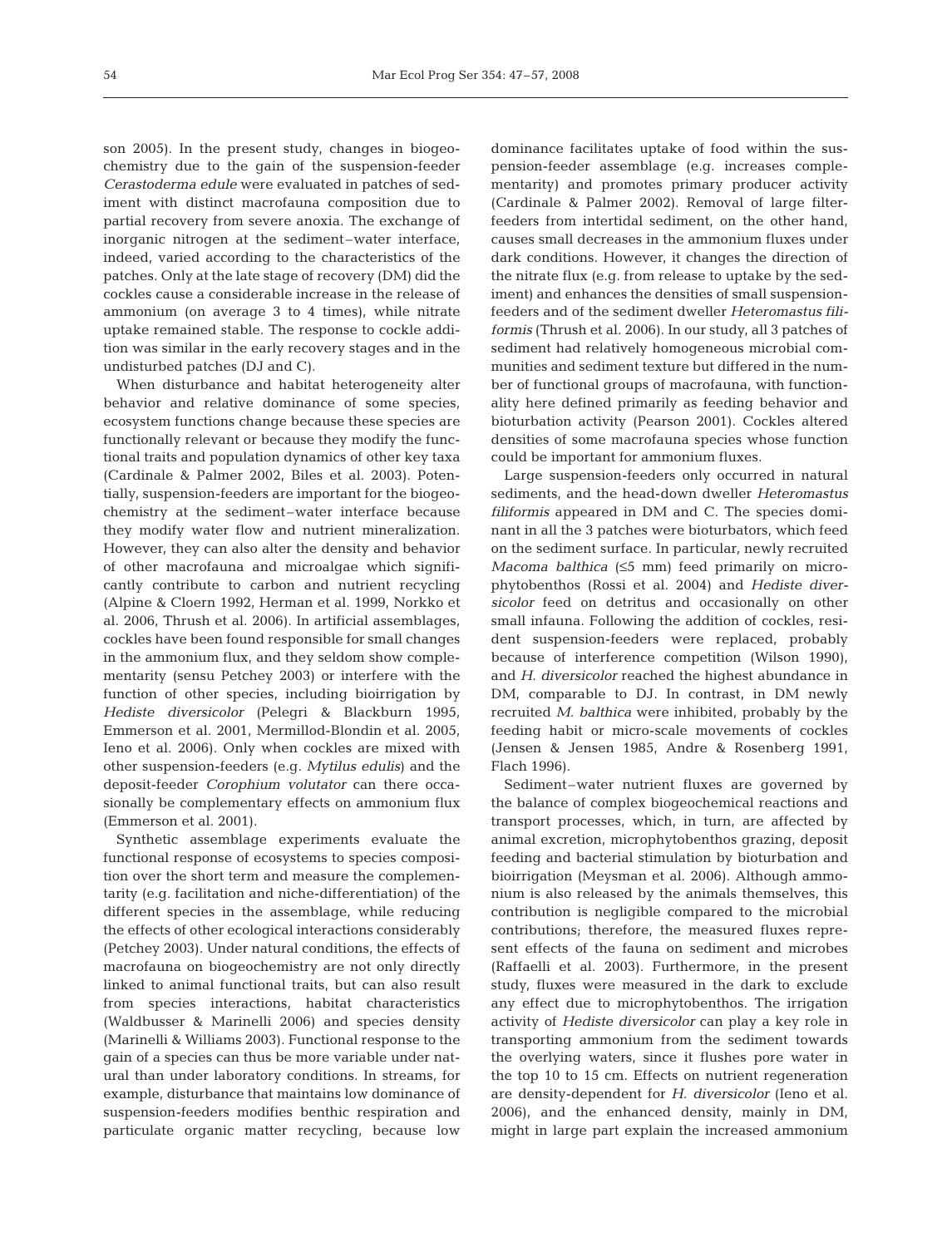flux towards the overlying water. It is worth noting that density rather than biomass was correlated to ecosystem function, which highlights the importance of considering density-dependent processes and not only those related to the biomass when dealing with measures of ecosystem functions. Nevertheless, if the effects of cockles were mediated by the density of *H. diversicolor* only, we would expect the release of ammonium to co-vary with the patterns of distribution of *H. diversicolor*. Therefore, patterns should be comparable between DM+ and DJ+, in which the abundance of *H. diversicolor* was similar (Fig. 2b). Density effects of adult *Macoma balthica* (shell length >10 mm) on ammonium fluxes are due to bioturbation and feeding. Patterns are not linear and the highest ammonium flux occurred at intermediate density treatments (Marinelli & Williams 2003). In the present study, the correlation of newly recruited *M. balthica* density with the ammonium flux was observed only when density was reduced by the addition of cockles, which suggested this was a further mechanism to explain the observed changes in the ammonium flux. However, we should take into account that newly recruited *M. balthica* are less effective as bioturbators than their co-specific adults, and the magnitude of changes in density due to the cockle addition was probably not sufficient to justify the observed differences in the fluxes. Head-down, deep-dwelling maldanids, whose function can be comparable to that of *Heteromastus filiformis* (Pearson 2001), can regulate the flux of oxygen and render it available for nitrification of ammonium to nitrate (Waldbusser et al. 2004). The relationships between density of *H. filiformis* and oxygen consumption suggested an additional contribution of this species to the resulting ammonium flux.

It is also worth noting that the pattern of response of benthic respiration attributed to the addition of cockles was different from that of inorganic nitrogen flux. Benthic respiration, indeed, increased to a similar degree in all 3 patches and the values of respiration rates due to the cockles (16 to 28 µmol  $d^{-1}$  ind.<sup>-1</sup>) were close to known values of cockle-specific respiration rates at 10°C (between 30 and 40 µmol  $d^{-1}$  ind.<sup>-1</sup>, Newell & Bayne 1980). This suggests that the major effect of cockles on oxygen flux was related to their specific respiration rate, while other complex interactions seemed less important. Furthermore, the effect of cockles on the respiration rate appears to be related to their biomass. Not only did the respiration rates increase at a similar level in all patches, they were also comparable to rates in the natural sediment with similar cockle biomass. The effect of biomass on oxygen flux in a Scottish estuary was driven by the presence of the largest species found (*Nepthys hombergi*), which had a disproportionately large effect on oxygen flux, to the extent that it was proposed as a critical species for oxygen flux (Bolam et al. 2002). Likewise, in the present study, *Cerastoderma edule* added considerable biomass to the total biomass of resident fauna and, in turn, exerted a major influence on respiration rate, which makes this species also eligible as a critical species for ecosystem functioning, at least under certain conditions of biomass.

In summary, complex processes, rather than merely species function, modified the magnitude and direction of effects of increased *Cerastoderma edule* abundance on sediment biogeochemistry. The present experiment did not disentangle effects due to species interaction from other processes related to recolonisation patterns or spatial variability among patches. Nevertheless, the well-known role of macrofauna in nutrient regeneration, the effects of cockles on faunal abundances, and the correlation patterns observed indicated that the differences in the functional response to cockle addition were mediated by the resident fauna composition. This raises important considerations for further research on the relationships between biodiversity and ecosystem functions. First, functional response can be density-dependent and considering species interaction strength becomes fundamental. Second, it is worth noting that complex and non-monotonic functional response to species gain occurred at small scales, within a habitat. Many habitats, including marine sediments, are a mosaic of patches of distinct characteristics, often at different stages of recovery from natural disturbance. If functional response to diversity changes accordingly, it is necessary to consider scales of variability in populations and assemblages to predict the effects of biodiversity on the functions of an ecosystem. Researchers should, thus, put more effort into delineating the range of ecological conditions under which species gains or losses have monotonic relationships with ecosystem functions.

*Acknowledgements.* We thank M. Vos for his critical and helpful review of the manuscript and 3 anonymous referees for their thoughtful suggestions. We are also grateful to the people who helped in the field, in particular to C. van Colen, F. Montserrat, M. Ponti and T. Ysebaert. J. Sinke helped with the chemical analyses. This research is part of a large study done by the University of Gent, in collaboration with the CEME. This study was supported by the Netherlands Organisation of Scientific Research (NWO) (PIONIER and VENI projects). The authors acknowledge the support of the Mar-BEF Network of Excellence 'Marine Biodiversity and Ecosystem Functioning', which is funded by the Sustainable Development, Global Change and Ecosystems Programme of the European Community's Sixth Framework Programme (contract no. GOCE-CT-2003-505446). This is publication number 4142 of the Netherlands Institute of Ecology (NIOO-KNAW) and contribution number 07056 to MarBEF.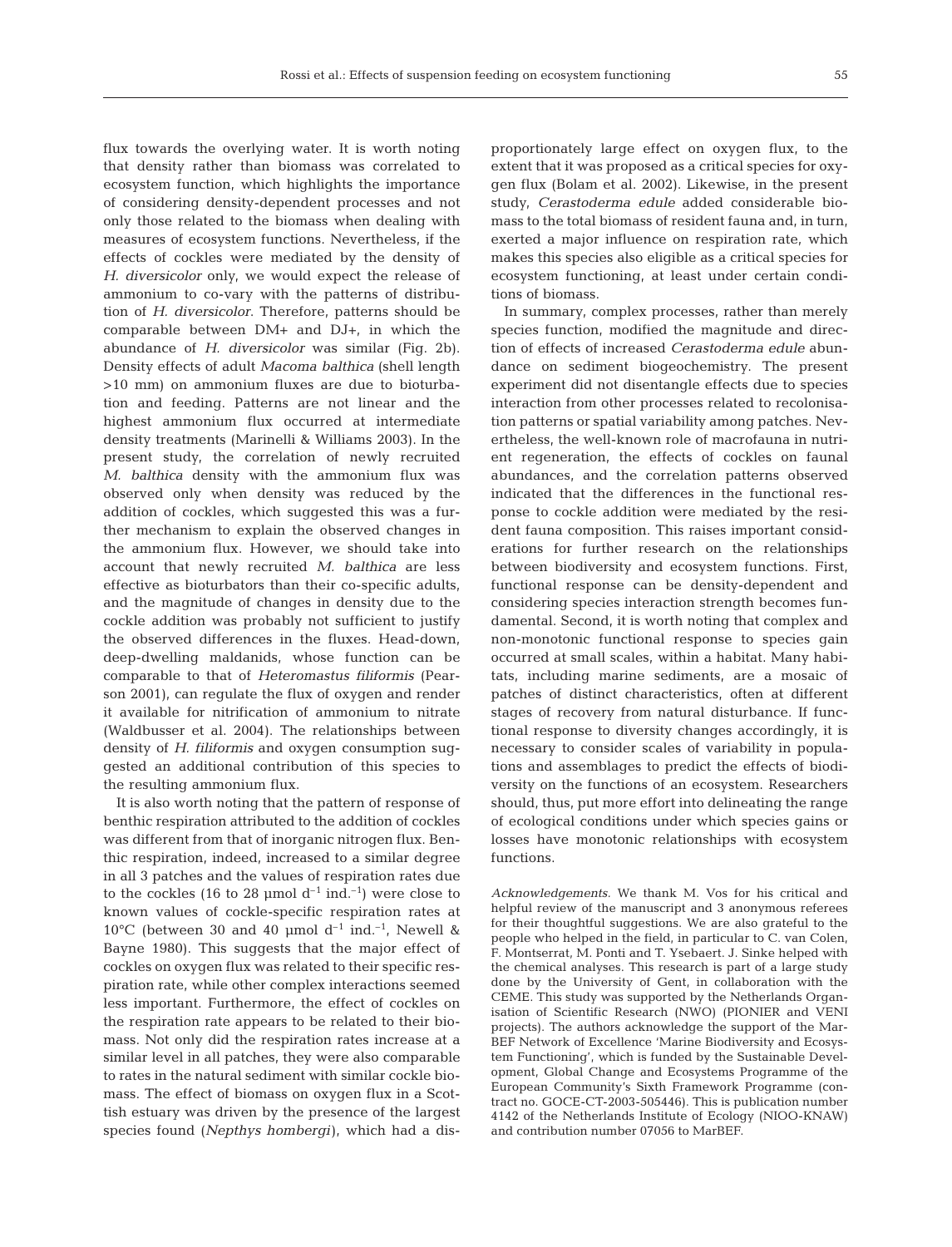## LITERATURE CITED

- Alpine AE, Cloern JE (1992) Trophic interactions and direct physical effects control phytoplankton biomass and production in an estuary. Limnol Oceanogr 37:946–955
- Anderson MJ (2001) A new method for non-parametric multi-➤ variate analysis of variance. Austral Ecol 26:32–46
- Andre C, Rosenberg R (1991) Adult–larval interactions in the ➤ suspension-feeding bivalves *Cerastoderma edule* and *Mya arenaria.* Mar Ecol Prog Ser 71:227–234
- ▶ Biles CL, Solan M, Isaksson I, Paterson DM, Emes C, Raffaelli DG (2003) Flow modifies the effect of biodiversity on ecosystem functioning: an *in situ* study of estuarine sediments. J Exp Mar Biol Ecol 285-286:165–177
	- Bolam SG, Fernandes TF, Huxham M (2002) Diversity, biomass, and ecosystem processes in the marine benthos. Ecol Monogr 72:599–615
- ▶ Boschker HTS, Middelburg JJ (2002) Stable isotopes and biomarkers in microbial ecology. FEMS Microbiol Ecol 40:85–95
- ▶ Bruno JF, O'Connor MI (2005) Cascading effects of predator ▶ Naeem S, Thompson LJ, Lawler SP, Lawton JH, Woodfin RM diversity and omnivory in a marine food web. Ecol Lett 8:1048–1056
	- Cardinale BJ, Palmer MA (2002) Disturbance moderates biodiversity–ecosystem function relationships: experimental evidence from caddisflies in stream mesocosms. Ecology 83:1915–1927
- ▶ Cardinale BJ, Nelson K, Palmer MA (2000) Linking species diversity to the functioning of ecosystems: on the importance of environmental context. Oikos 91:175–183
- ▶ Chapin FS III, Zavaleta ES, Eviner VT, Naylor RL and others (2000) Consequences of changing biodiversity. Nature 405:234–242
	- Clarke KR, Gorley N (2001) Primer v5: user manual/tutorial. PRIMER-E, Plymouth
- Costanza R, d'Arge R, de Groot R, Farber S and others (1997) The value of the world's ecosystem services and natural > Nowlin WH, Drenner RW (2000) Context-dependent effects of capital. Nature 387:253–260 ➤
- ▶ Diaz S, Symstad AJ, Chapin FS, Wardle DA, Huenneke LF (2003) Functional diversity revealed by removal experiments. Trends Ecol Evol 18:140–146
	- Dufrene M, Legendre P (1997) Species assemblages and indicator species: the need for a flexible asymmetrical approach. Ecol Monogr 67:345–366
- ▶ Emmerson MC, Solan M, Emes C, Paterson DM, Raffaelli D (2001) Consistent patterns and the idiosyncratic effects of biodiversity in marine ecosystems. Nature 411:73–77
	- Flach EC (1996) The influence of the cockle, *Cerastoderma edule*, on the macrozoobenthic community of tidal flats in the Wadden Sea. PSZN I: Mar Ecol 17:87–98
	- Hall PO, Aller RC (1992) Rapid, small-volume, flow-injection analysis for sigma- $CO<sub>2</sub>$  and  $NH<sub>4</sub><sup>+</sup>$  in marine and freshwaters. Limnol Oceanogr 37:1113–1119
- ▶ Heip CHR (1998) Marine biodiversity. Biofutur 179:12-17 Herman PMJ, Middelburg JJ, Van de Koppel J, Heip CHR (1999) Ecology of estuarine macrobenthos. Adv Ecol Res 29:195–240
- ▶ Hooper DU, Chapin FS, Ewel JJ, Hector A and others (2005) Effects of biodiversity on ecosystem functioning: a consensus of current knowledge. Ecol Monogr 75:3–35
- ▶ Hurlbert SH (1984) Pseudoreplication and the design of ecological field experiments. Ecol Monogr 54:187–211
- ▶ Ieno EN, Solan M, Batty P, Pierce GJ (2006) How biodiversity affects ecosystem functioning: roles of infaunal species richness, identity and density in the marine benthos. Mar Ecol Prog Ser 311:263–271
- ▶ Jensen KT, Jensen JN (1985) The importance of some epi-

benthic predators on the density of juvenile benthic macrofauna in the Danish Wadden sea. J Exp Mar Biol Ecol 89:157–174

- Kamermans P (1994) Similarity in food source and timing of feeding in deposit- and suspension-feeding bivalves. Mar Ecol Prog Ser 104:63–75
- Loreau M, Naeem S, Inchausti P (2002) Biodiversity and ecosystem functioning. Synthesis and perspectives. Oxford University Press, New York
- Marinelli RL, Williams TJ (2003) Evidence for density-➤ dependent effects of infauna on sediment biogeochemistry and benthic-pelagic coupling in nearshore systems. Estuar Coast Shelf Sci 57:179–192
- ▶ Mermillod-Blondin F, Francois-Carcaillet F, Rosenberg R (2005) Biodiversity of benthic invertebrates and organic matter processing in shallow marine sediments: an experimental study. J Exp Mar Biol Ecol 315:187–209
- Meysman FJR, Middelburg JJ, Heip CHR (2006) Bioturbation: ➤ a fresh look at Darwin's last idea. Trends Ecol Evol 21:688–695
- (1994) Declining biodiversity can alter the performance of ecosystems. Nature 368:734–737
- Naeem S, Loreau M, Inchausti P (2002) Biodiversity and ecosystem functioning: the emergence of a synthetic ecological framework In: Loreau M, Naeem S, Inchausti P (eds) Biodiversity and ecosystem functioning. Synthesis and perspectives. Oxford University Press, New York, p 3–11
- ▶ Newell RIE, Bayne BL (1980) Seasonal changes in the physiology, reproductive condition and carbohydrate content of the cockle *Cardium* (= *Cerastoderma*) *edule* (Bivalvia: Cardiidae). Mar Biol 56:11–19
- ▶ Norkko A, Hewitt JE, Thrush SF, Funnell GA (2006) Conditional outcomes of facilitation by a habitat-modifying subtidal bivalve. Ecology 87:226–234
- bluegill in experimental mesocosm communities. Oecologia 122:421–426
- Pearson TH (2001) Functional group ecology in soft-sediment marine benthos: the role of bioturbation. Oceanogr Mar Biol Annu Rev 39:233–267
- Pelegri SP, Blackburn TH (1995) Effect of bioturbation by *Nereis* sp., *Mya arenaria* and *Cerastoderma* sp. on nitrification and denitrification in estuarine sediments. Ophelia 42:289–299
- ▶ Petchey OL (2003) Integrating methods that investigate how complementarity influences ecosystem functioning. Oikos 101:323–330
- Raffaelli D, Emmerson M, Solan M, Biles C, Paterson D (2003) ➤ Biodiversity and ecosystem processes in shallow coastal waters: an experimental approach. J Sea Res 49:133–141
	- Rossi F, Herman PMJ, Middelburg JJ (2004) Interspecific and intraspecific variation of  $\delta^{13}$ C and  $\delta^{15}$ N in depositand suspension-feeding bivalves (*Macoma balthica* and *Cerastoderma edule*): evidence of ontogenetic changes in feeding mode of *Macoma balthica.* Limnol Oceanogr 49:408–414
- ▶ Rossi F, Forster RM, Montserrat F, Ponti M, Terlizzi A, Ysebaert T, Middelburg JJ (2007) Human trampling as shortterm disturbance on intertidal mudflats: effects on macrofauna biodiversity and population dynamics of bivalves. Mar Biol 151:2077–2090
- ▶ Schmid B, Hector A (2004) The value of biodiversity experiments. Basic Appl Ecol 5:535–542
- Solan M, Cardinale BJ, Downing AL, Engelhardt KAM, ➤Ruesink JL, Srivastava DS (2004) Extinction and eco-